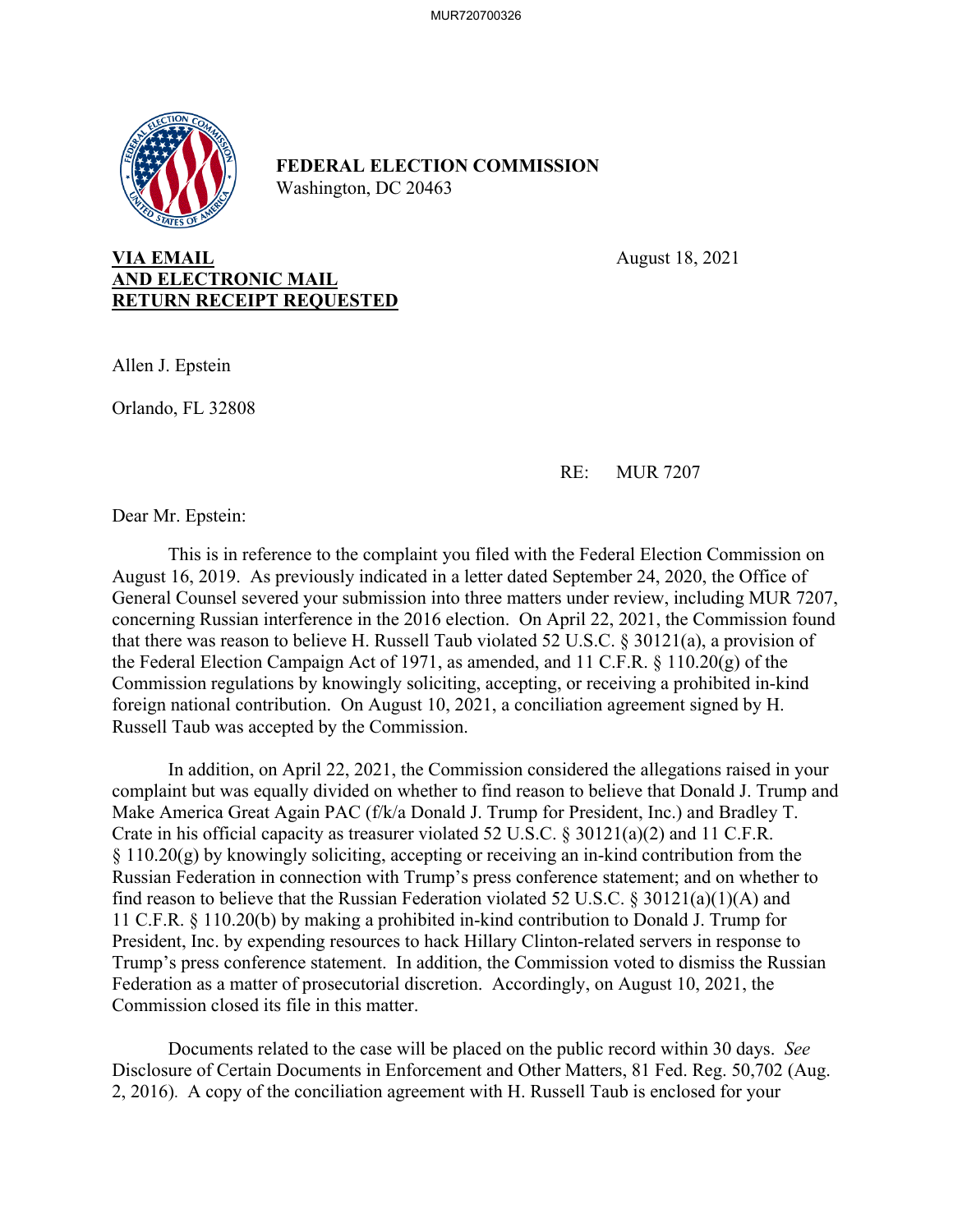Allen J. Epstein MUR 7207 Page 2

information. In addition, a Statement of Reasons providing a basis for the Commission's decision regarding the other respondents will follow.

The Federal Election Campaign Act of 1971, as amended, allows a complainant to seek judicial review of the Commission's dismissal of this action. *See* 52 U.S.C. § 30109(a)(8). If you have any questions, please contact Nicholas Bamman, the attorney assigned to this matter, at (202) 694-1650 or nbamman@fec.gov.

Sincerely,

laudio faxi

 Claudio Pavia Acting Assistant General Counsel

Enclosure: Conciliation Agreement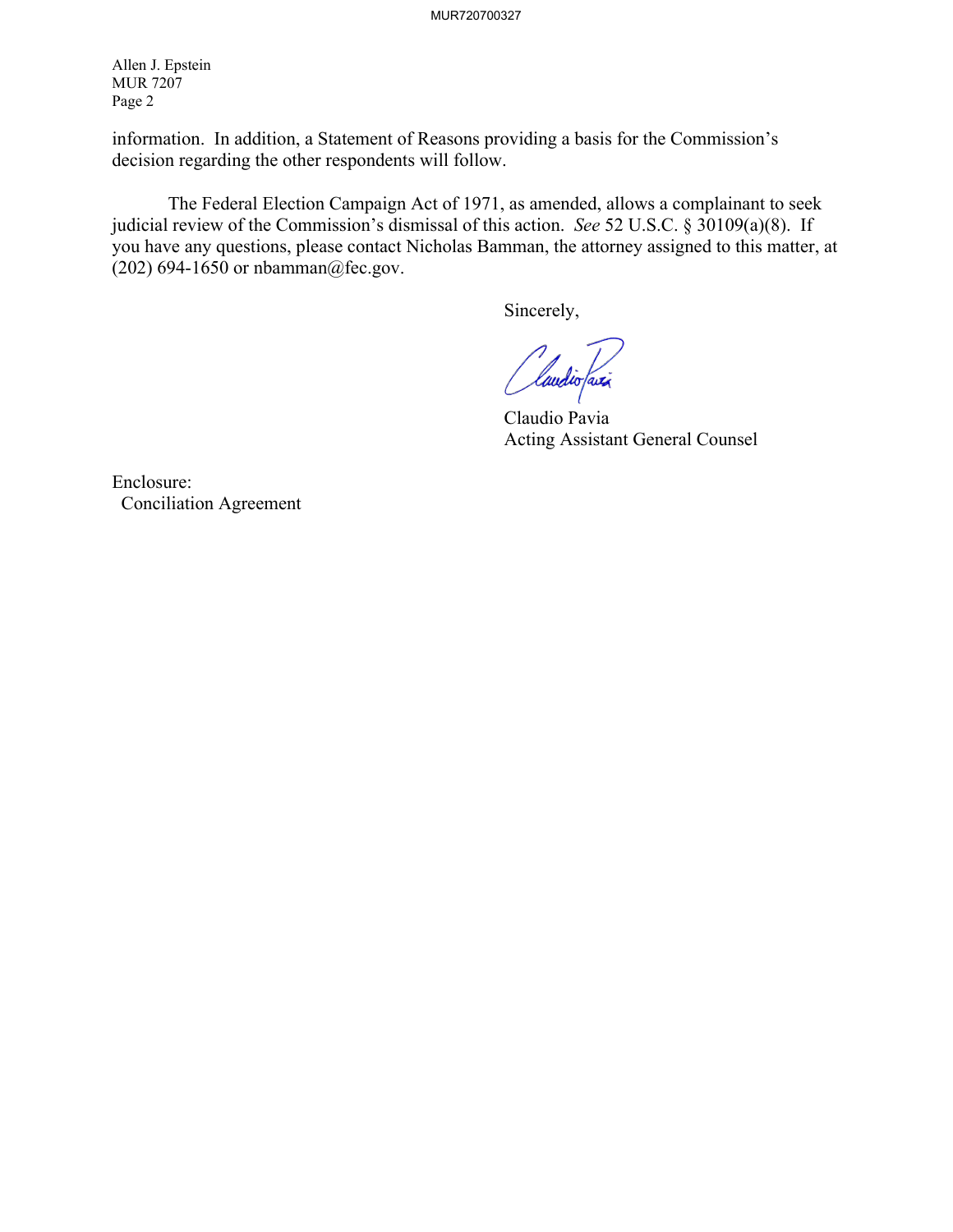## **BEFORE THE FEDERAL ELECTION COMMISSION**

In the Matter of

H. Russell Taub )

 $)$ 

) MUR 7207

## **CONCILIATION AGREEMENT**

The Federal Election Commission (the "Commission") found reason to believe that H. Russell Taub ("Respondent") violated 52 U.S.C. § 30121(a) of the Federal Election Campaign Act of 1971, as amended (the "Act"), and 11 C.F.R. § 110.20(g) of the Commission's regulations, by knowingly soliciting, accepting, or receiving a prohibited in-kind foreign national contribution in the form of opposition research related to the candidate's opponent.

NOW, THEREFORE, the Commission and Respondent, having participated in informal methods of conciliation, prior to a finding of probable cause to believe, do hereby agree as follows:

I. The Commission has jurisdiction over Respondent and the subject matter of this proceeding, and this Agreement has the effect of an agreement entered pursuant to 52 U.S.C.  $§ 30109(a)(4)(A)(i).$ 

II. Respondent has had a reasonable opportunity to demonstrate that no action should be taken in this matter.

III. Respondent enters voluntarily into this Agreement with the Commission.

IV. The pertinent facts and law in this matter are as follows:

1. On May 17, 2017, the Deputy Attorney General appointed Robert S. Mueller III as Special Counsel to investigate the Russian Federation's "efforts to interfere in the 2016 presidential election" and "links and/or coordination between the Russian government and individuals associated with the campaign of President Donald Trump." *See* Office of Deputy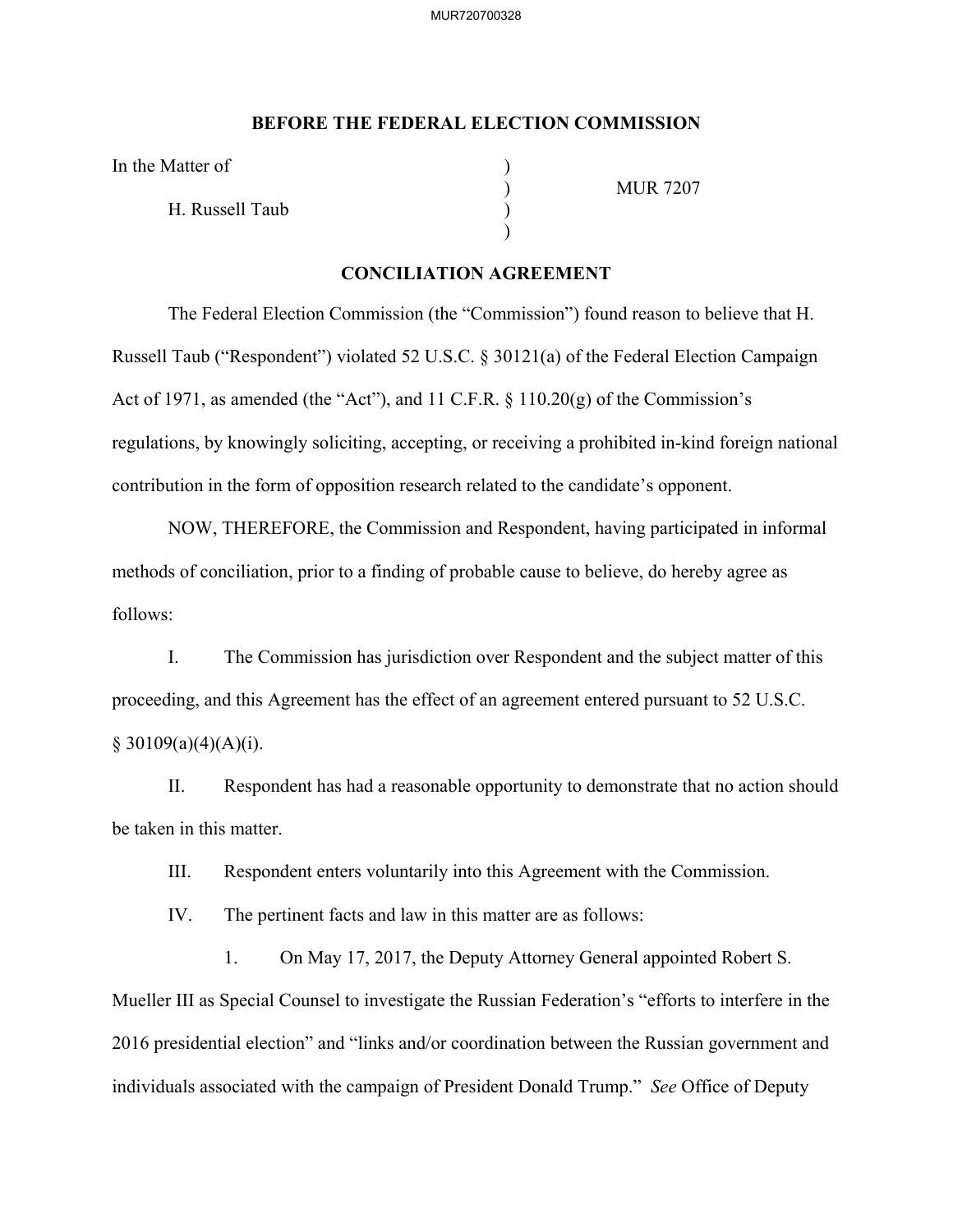Att'y Gen., Order No. 3915-2017: *Appointment of Special Counsel to Investigate Russian Interference with the 2016 Presidential Election and Related Matters* (May 17, 2017). The Special Counsel determined, *inter alia*, that the Russian Federation's Main Intelligence Directorate of the General Staff (GRU) hacked the computers and email accounts of various organizations related to the 2016 U.S. election, including the DNC and DCCC, and disseminated stolen materials through fictitious online personas, including Guccifer 2.0. SPECIAL COUNSEL ROBERT S. MUELLER, III, U.S. DEP'T OF JUSTICE, REPORT ON THE INVESTIGATION INTO RUSSIAN INTERFERENCE IN THE 2016 PRESIDENTIAL ELECTION at 36 (Mar. 22, 2019) (redactions partially removed on June 19 and November 2, 2020) ("Special Counsel's Report") (citations reference Volume 1).

2. On August 15, 2016, Taub sent a Twitter direct message to Guccifer 2.0, asking: "Can you get a list of Republican donors for me. I am running for office myself." Taub said, "I could use your help to defeat cicilline." He further explained that a donor list would help to "raise some money to put against [Cicilline] . . . if I had the resources I can win." Guccifer 2.0 replied, "it seems i have a dossier on cicilline . . . I can send u a dossier via email." Taub then provided the email address, info@russforcongress2016.com for receipt of the dossier.

3. On August 17, 2016, "Guccifer2 <guccifer2@protonmail.com>" sent an email to info@russforcongress2016.com with 10 attachments, all related to Cicilline, apparently stolen from the GRU's various election-related hacking targets. Among the attached documents were three professionally-produced opposition research reports, polling data, news articles, and one of Cicilline's U.S. House of Representatives Financial Disclosure Statements.

4. The Act and Commission regulations prohibit any "foreign national" from directly or indirectly making a contribution or donation of money or other thing of value in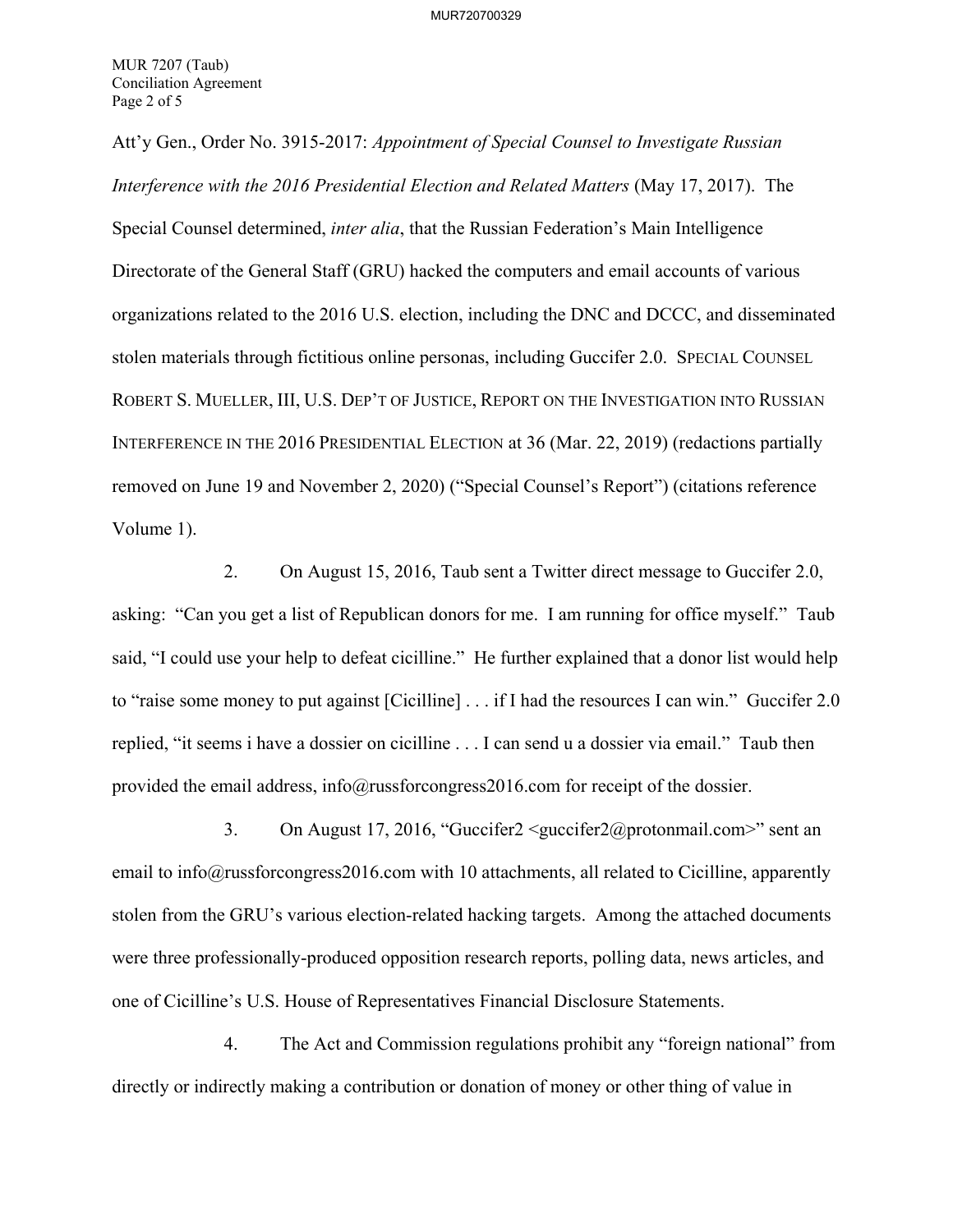MUR 7207 (Taub) Conciliation Agreement Page 3 of 5

connection with a federal, state, or local election. 52 U.S.C.  $\frac{830121(a)(1)(A)}{1}$ ; 11 C.F.R. § 110.20(b); *see also* 52 U.S.C. § 30121(b) (defining "foreign national" to include an individual who is not a citizen or national of the United States and who is not lawfully admitted for permanent residence, as well as a "foreign principal" as defined at 22 U.S.C. § 611(b), which, in turn, includes "a government of a foreign country"). Moreover, the Act and Commission regulations prohibit any person from knowingly soliciting, accepting, or receiving any such contribution or donation from a foreign national. 52 U.S.C. § 30121(a)(2); 11 C.F.R.  $§ 110.20(g).$ 

5. A "contribution" includes "any gift, subscription, loan, advance, or deposit of money or anything of value made by any person for the purpose of influencing any election for Federal office." 52 U.S.C. § 30101(8)(A). Under Commission regulations, "anything of value" includes all in-kind contributions, which include "the provision of any goods or services without charge or at a charge that is less than the usual and normal charge for such goods or services." 11 C.F.R. § 100.52(d).

V. Solely for the purpose of settling this matter only and without respect to any other proceeding, Respondent agrees not to contest the Commission's findings that he violated 52 U.S.C. § 30121(a) and 11 C.F.R. § 110.20(g) by knowingly soliciting, accepting, and receiving prohibited in-kind foreign national contributions.

VI. Respondent will take the following actions:

1. Respondent H. Russell Taub, through the submission of financial documentation to the Commission and additional representations, has indicated that financial hardship prevents him from paying any civil penalty to the Commission. Taub is currently obligated to pay substantial restitution in another matter and has limited or no assets. The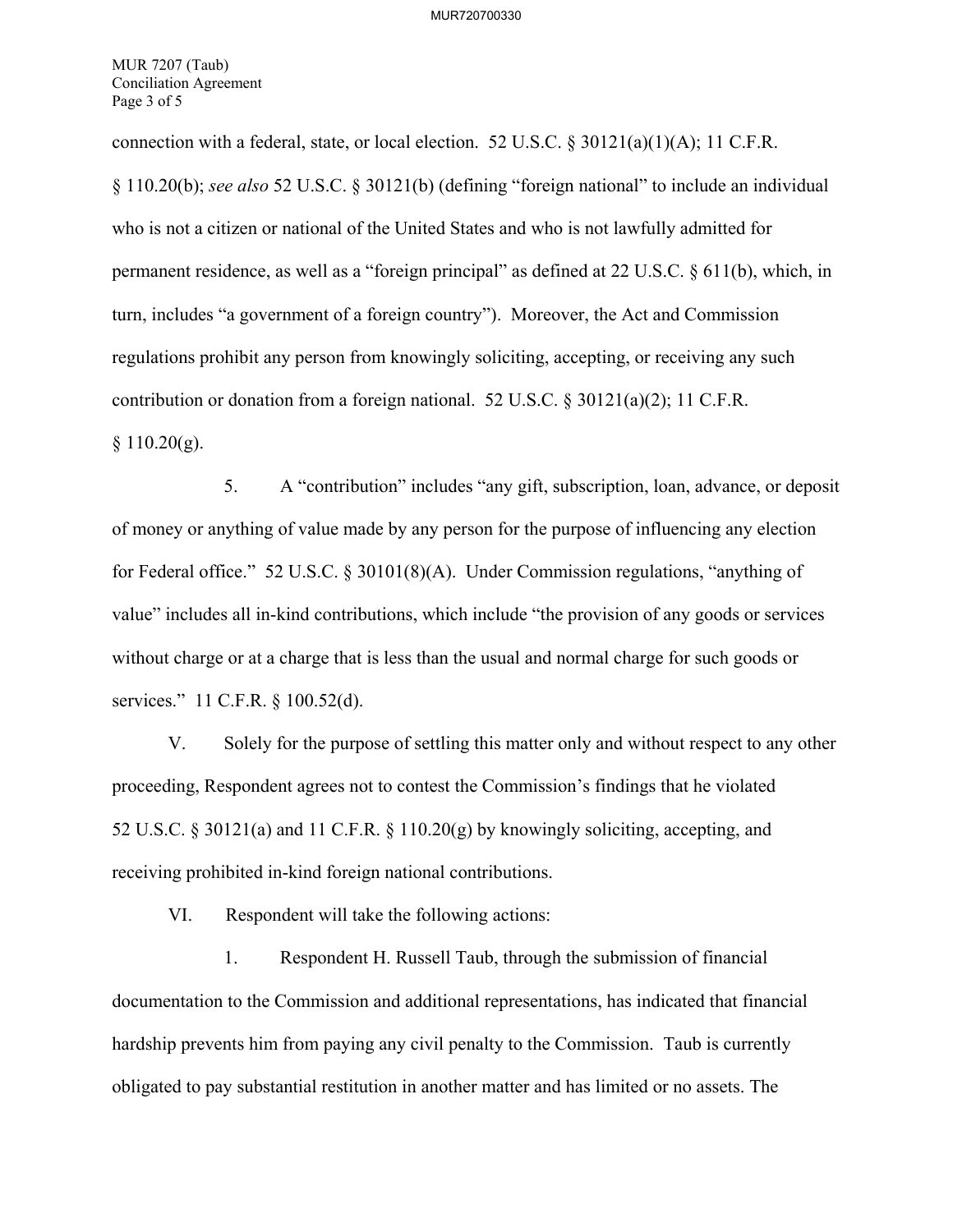MUR 7207 (Taub) Conciliation Agreement Page 4 of 5

Commission regards these submissions and representations as material representations. Due to Taub's financial condition, the Commission agrees to depart from the civil penalty that it would normally seek for the violations at issue, and the Commission agrees that no civil penalty shall be due. If evidence is uncovered indicating Respondent's financial condition is not as stated, a civil penalty of thirty-one thousand dollars (\$31,000) shall be immediately due, pursuant to 52 U.S.C. § 30109(a)(5)(A) and 11 C.F.R. § 111.24(a)(1).

2. Cease and desist from violating 52 U.S.C. § 30121(a) and 11 C.F.R.  $§ 110.20(g).$ 

VII. The Commission, on request of anyone filing a complaint under 52 U.S.C. § 30109(a)(1) concerning the matters at issue herein or on its own motion, may review compliance with this Agreement. If the Commission believes that this Agreement or any requirement thereof has been violated, it may institute a civil action for relief in the United States District Court for the District of Columbia.

VIII. This Agreement shall become effective as of the date that all parties hereto have executed same and the Commission has approved the entire Agreement.

IX. Respondent shall have no more than 30 days from the date this Agreement becomes effective to comply with and implement the requirements contained in this Agreement and to so notify the Commission.